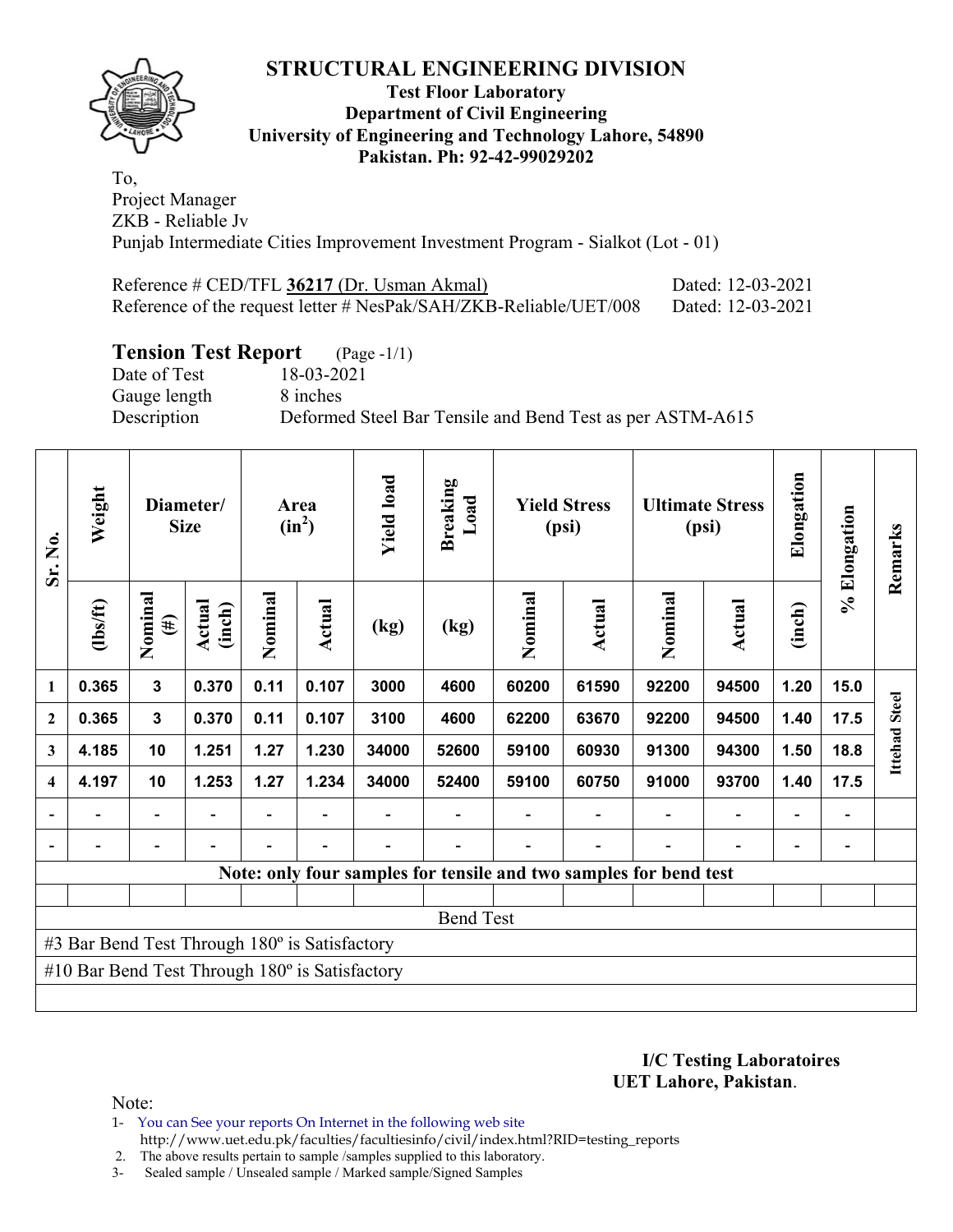

## **Test Floor Laboratory Department of Civil Engineering University of Engineering and Technology Lahore, 54890 Pakistan. Ph: 92-42-99029202**

To, Project Director Divisional Public School & College, Sahiwal (Construction of Building for Boys School at Ravi Campus, SPS&IC Sahiwal)

Reference # CED/TFL **36226** (Dr. Usman Akmal) Dated: 16-03-2021 Reference of the request letter # Estt/45/4935 Dated: 10-03-2021

# **Tension Test Report** (Page -1/1)

Gauge length 8 inches

Date of Test 18-03-2021 Description Deformed Steel Bar Tensile Test as per ASTM-A615

| Sr. No.                  | Weight                   |                          | Diameter/<br><b>Size</b><br>(inch) |                          | Area<br>$(in^2)$         | <b>Yield load</b>        | <b>Breaking</b><br>Load                 |                          | <b>Yield Stress</b><br>(psi) |                          | <b>Ultimate Stress</b><br>(psi) | Elongation               | % Elongation                 | Remarks        |
|--------------------------|--------------------------|--------------------------|------------------------------------|--------------------------|--------------------------|--------------------------|-----------------------------------------|--------------------------|------------------------------|--------------------------|---------------------------------|--------------------------|------------------------------|----------------|
|                          | $\frac{1}{10}$           | Nominal                  | <b>Actual</b>                      | Nominal                  | Actual                   | (kg)                     | (kg)                                    | Nominal                  | Actual                       | Nominal                  | Actual                          | (inch)                   |                              |                |
| $\mathbf{1}$             | 0.364                    | 3/8                      | 0.369                              | 0.11                     | 0.107                    | 3900                     | 5000                                    | 78200                    | 80400                        | 100200                   | 103100                          | 0.80                     | 10.0                         |                |
| $\overline{2}$           | 0.365                    | 3/8                      | 0.370                              | 0.11                     | 0.107                    | 3500                     | 4500                                    | 70200                    | 71900                        | 90200                    | 92500                           | 1.00                     | 12.5                         |                |
| $\overline{\phantom{a}}$ | $\overline{\phantom{0}}$ | $\blacksquare$           | $\overline{\phantom{0}}$           | $\overline{\phantom{a}}$ | $\blacksquare$           | $\overline{\phantom{0}}$ | $\overline{\phantom{0}}$                | $\overline{\phantom{0}}$ | $\blacksquare$               | $\blacksquare$           | $\overline{\phantom{0}}$        | $\overline{\phantom{a}}$ | $\blacksquare$               | $\blacksquare$ |
| $\overline{\phantom{a}}$ | -                        | $\blacksquare$           | $\overline{\phantom{0}}$           | $\overline{\phantom{a}}$ | $\overline{\phantom{a}}$ | $\blacksquare$           |                                         |                          | $\overline{\phantom{0}}$     | $\overline{\phantom{0}}$ | $\overline{\phantom{a}}$        | $\overline{\phantom{a}}$ | $\qquad \qquad \blacksquare$ |                |
| $\blacksquare$           |                          | $\overline{\phantom{0}}$ |                                    | $\overline{\phantom{0}}$ | $\overline{\phantom{0}}$ |                          |                                         |                          |                              | $\overline{\phantom{0}}$ | $\overline{a}$                  | $\overline{\phantom{a}}$ | $\blacksquare$               |                |
| $\blacksquare$           |                          |                          |                                    |                          |                          |                          |                                         |                          |                              |                          | -                               | -                        | $\qquad \qquad \blacksquare$ |                |
|                          |                          |                          |                                    |                          |                          |                          | Note: only two samples for tensile test |                          |                              |                          |                                 |                          |                              |                |
|                          |                          |                          |                                    |                          |                          |                          |                                         |                          |                              |                          |                                 |                          |                              |                |
|                          |                          |                          |                                    |                          |                          |                          | <b>Bend Test</b>                        |                          |                              |                          |                                 |                          |                              |                |
|                          |                          |                          |                                    |                          |                          |                          |                                         |                          |                              |                          |                                 |                          |                              |                |
|                          |                          |                          |                                    |                          |                          |                          |                                         |                          |                              |                          |                                 |                          |                              |                |
|                          |                          |                          |                                    |                          |                          |                          |                                         |                          |                              |                          |                                 |                          |                              |                |

**I/C Testing Laboratoires UET Lahore, Pakistan**.

Note:

1- You can See your reports On Internet in the following web site http://www.uet.edu.pk/faculties/facultiesinfo/civil/index.html?RID=testing\_reports

2. The above results pertain to sample /samples supplied to this laboratory.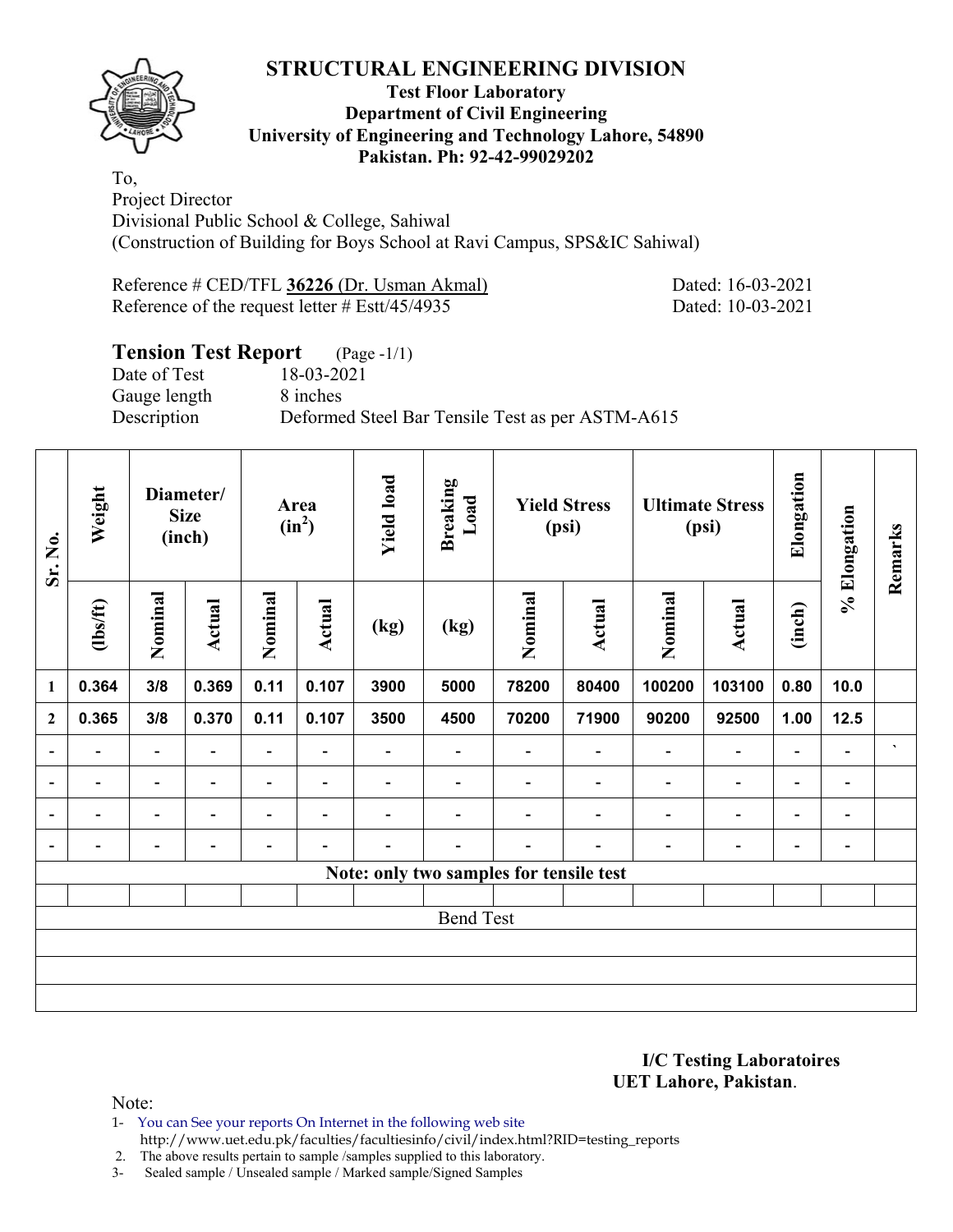## **Test Floor Laboratory Department of Civil Engineering University of Engineering and Technology Lahore, 54890 Pakistan. Ph: 92-42-99029202**

To, Engineer in Charge Punjab Model Bazaars Management Company Establishment of Model Bazaar at District Pakpattan

Reference # CED/TFL **36227** (Dr. Usman Akmal) Dated: 16-03-2021 Reference of the request letter # CS/MB/2/PKPTN/NMB/CONS/NOC/03/15Dated: 15-03-2021

# **Tension Test Report** (Page -1/1)

Date of Test 18-03-2021 Gauge length 8 inches Description Deformed Steel Bar Tensile and Bend Test as per ASTM-A615

| Sr. No.        | Weight                                        |                          | Diameter/<br><b>Size</b> |                          | Area<br>$(in^2)$ | <b>Yield load</b> | <b>Breaking</b><br>Load |         | <b>Yield Stress</b><br>(psi)                                    |         | <b>Ultimate Stress</b><br>(psi) | Elongation               | % Elongation                 | Remarks |
|----------------|-----------------------------------------------|--------------------------|--------------------------|--------------------------|------------------|-------------------|-------------------------|---------|-----------------------------------------------------------------|---------|---------------------------------|--------------------------|------------------------------|---------|
|                | $\frac{1}{2}$                                 | Nominal<br>$(\#)$        | Actual<br>(inch)         | Nominal                  | Actual           | (kg)              | (kg)                    | Nominal | Actual                                                          | Nominal | Actual                          | (inch)                   |                              |         |
| 1              | 0.378                                         | $\overline{\mathbf{3}}$  | 0.376                    | 0.11                     | 0.111            | 3400              | 4400                    | 68200   | 67400                                                           | 88200   | 87300                           | 1.50                     | 18.8                         |         |
| $\mathbf{2}$   | 0.374                                         | $\mathbf{3}$             | 0.374                    | 0.11                     | 0.110            | 3300              | 4300                    | 66200   | 66110                                                           | 86200   | 86200                           | 1.50                     | 18.8                         |         |
|                |                                               | $\overline{\phantom{0}}$ |                          | $\overline{\phantom{0}}$ |                  |                   |                         |         |                                                                 |         | $\overline{\phantom{a}}$        |                          |                              | $\cdot$ |
|                |                                               | -                        |                          |                          |                  |                   |                         |         |                                                                 |         |                                 |                          | $\overline{\phantom{0}}$     |         |
| $\blacksquare$ |                                               | $\overline{\phantom{0}}$ |                          |                          | ۰                |                   |                         |         |                                                                 |         | $\overline{\phantom{0}}$        | $\overline{\phantom{0}}$ | $\qquad \qquad \blacksquare$ |         |
|                |                                               | $\overline{\phantom{0}}$ |                          |                          | ٠                |                   |                         |         |                                                                 |         |                                 | $\overline{\phantom{0}}$ | $\overline{\phantom{a}}$     |         |
|                |                                               |                          |                          |                          |                  |                   |                         |         | Note: only two samples for tensile and one sample for bend test |         |                                 |                          |                              |         |
|                |                                               |                          |                          |                          |                  |                   |                         |         |                                                                 |         |                                 |                          |                              |         |
|                |                                               |                          |                          |                          |                  |                   | <b>Bend Test</b>        |         |                                                                 |         |                                 |                          |                              |         |
|                | #3 Bar Bend Test Through 180° is Satisfactory |                          |                          |                          |                  |                   |                         |         |                                                                 |         |                                 |                          |                              |         |
|                |                                               |                          |                          |                          |                  |                   |                         |         |                                                                 |         |                                 |                          |                              |         |
|                |                                               |                          |                          |                          |                  |                   |                         |         |                                                                 |         |                                 |                          |                              |         |

**I/C Testing Laboratoires UET Lahore, Pakistan**.

Note:

1- You can See your reports On Internet in the following web site http://www.uet.edu.pk/faculties/facultiesinfo/civil/index.html?RID=testing\_reports

2. The above results pertain to sample /samples supplied to this laboratory.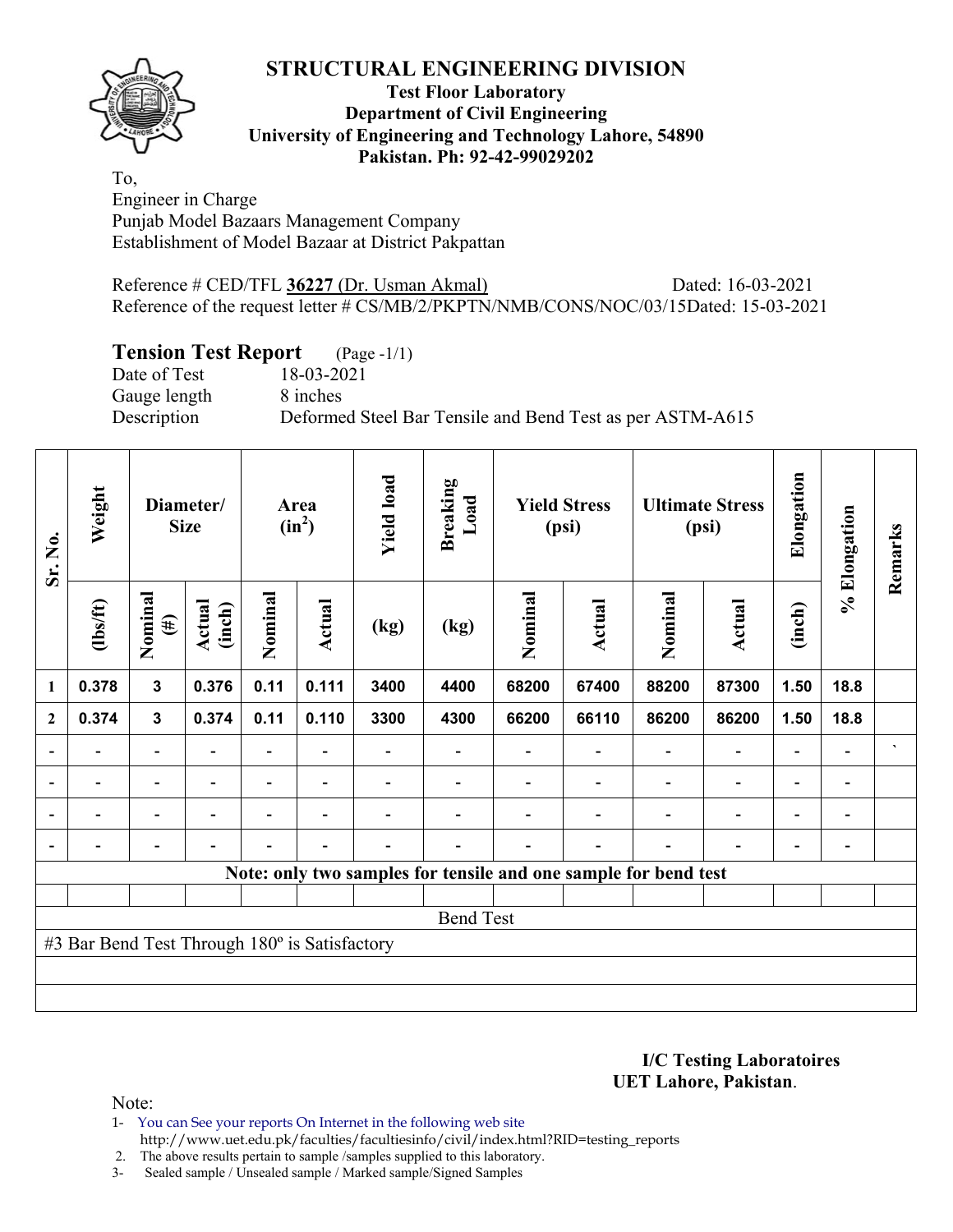

### **Test Floor Laboratory Department of Civil Engineering University of Engineering and Technology Lahore, 54890 Pakistan. Ph: 92-42-99029202**

To, M/S CM Engineering (Pvt) Ltd Lahore (CMPAK Project Site ID: 52559, 52615, 52980, 52978, 52870, 52943, 52950, 52941, 52917)

Reference # CED/TFL 36228 (Dr. Usman Akmal) Dated: 16-03-2021 Reference of the request letter # CME/Steel/CMPAK/349 Dated: 10-03-2021

# **Tension Test Report** (Page -1/2)

Date of Test 18-03-2021 Gauge length 8 inches

Description Deformed Steel Bar Tensile and Bend Test as per ASTM-A615

| Sr. No.        | Weight         |                          | Diameter/<br><b>Size</b><br>(mm) |                | Area<br>$(in^2)$         | <b>Yield load</b>                                   | <b>Breaking</b><br>Load |         | <b>Yield Stress</b><br>(psi) |                                                                 | <b>Ultimate Stress</b><br>(psi) | Elongation               | % Elongation   | Remarks |
|----------------|----------------|--------------------------|----------------------------------|----------------|--------------------------|-----------------------------------------------------|-------------------------|---------|------------------------------|-----------------------------------------------------------------|---------------------------------|--------------------------|----------------|---------|
|                | $\frac{2}{10}$ | Nominal                  | Actual                           | Nominal        | <b>Actual</b>            | (kg)                                                | (kg)                    | Nominal | Actual                       | Nominal                                                         | <b>Actual</b>                   | (inch)                   |                |         |
| 1              | 0.375          | 10                       | 9.52                             | 0.12           | 0.110                    | 3100                                                | 4700                    | 56952   | 61950                        | 86347                                                           | 94000                           | 1.20                     | 15.0           |         |
| $\mathbf{2}$   | 0.375          | 10                       | 9.51                             | 0.12           | 0.110                    | 3000                                                | 4700                    | 55115   | 60020                        | 86347                                                           | 94100                           | 1.20                     | 15.0           |         |
|                |                | $\overline{\phantom{0}}$ |                                  |                |                          |                                                     |                         |         |                              |                                                                 |                                 | $\overline{\phantom{0}}$ |                |         |
| $\blacksquare$ | Ξ.             | $\blacksquare$           | $\blacksquare$                   | ٠              | $\overline{\phantom{a}}$ |                                                     |                         |         |                              | $\overline{\phantom{a}}$                                        | $\overline{\phantom{a}}$        | $\overline{\phantom{0}}$ | $\blacksquare$ |         |
|                | $\blacksquare$ | $\blacksquare$           |                                  | $\blacksquare$ | $\overline{\phantom{0}}$ |                                                     |                         |         |                              | ÷                                                               | $\overline{\phantom{0}}$        | $\overline{\phantom{0}}$ |                |         |
|                |                | $\overline{\phantom{0}}$ | $\overline{\phantom{0}}$         |                | $\blacksquare$           |                                                     |                         |         | $\overline{\phantom{0}}$     |                                                                 | $\overline{a}$                  | $\overline{\phantom{a}}$ |                |         |
|                |                |                          |                                  |                |                          |                                                     |                         |         |                              | Note: only two samples for tensile and one sample for bend test |                                 |                          |                |         |
|                |                |                          |                                  |                |                          |                                                     |                         |         |                              |                                                                 |                                 |                          |                |         |
|                |                |                          |                                  |                |                          |                                                     | <b>Bend Test</b>        |         |                              |                                                                 |                                 |                          |                |         |
|                |                |                          |                                  |                |                          | 10mm Dia Bar Bend Test Through 180° is Satisfactory |                         |         |                              |                                                                 |                                 |                          |                |         |
|                |                |                          |                                  |                |                          |                                                     |                         |         |                              |                                                                 |                                 |                          |                |         |
|                |                |                          |                                  |                |                          |                                                     |                         |         |                              |                                                                 |                                 |                          |                |         |

**I/C Testing Laboratoires UET Lahore, Pakistan**.

Note:

1- You can See your reports On Internet in the following web site http://www.uet.edu.pk/faculties/facultiesinfo/civil/index.html?RID=testing\_reports

2. The above results pertain to sample /samples supplied to this laboratory.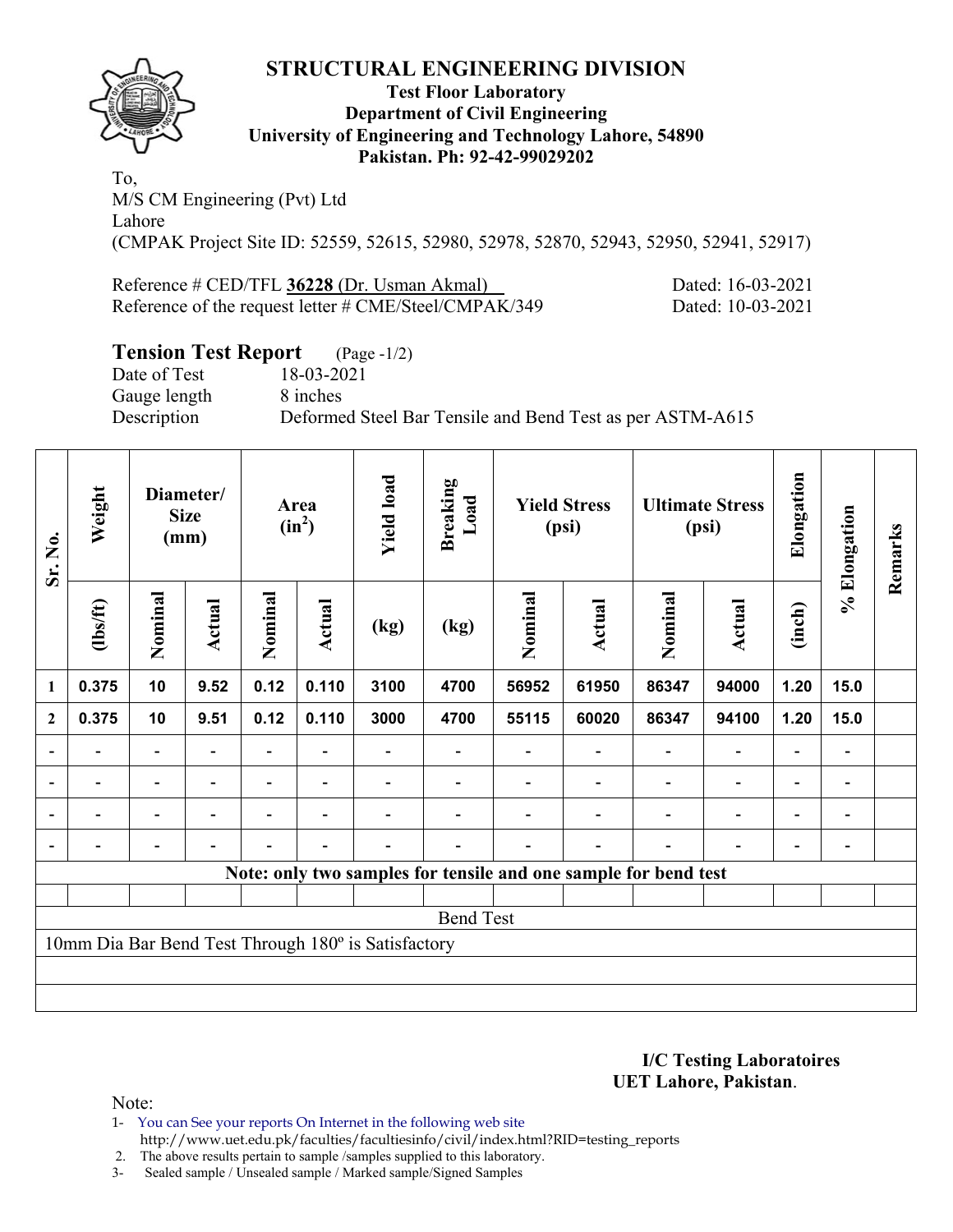

#### **Test Floor Laboratory Department of Civil Engineering University of Engineering and Technology Lahore, 54890 Pakistan. Ph: 92-42-99029202**

To, M/S CM Engineering (Pvt) Ltd Lahore (CMPAK Project Site ID: 43016, 43080, 43083, 43352, 43372, 43373, 43379, 43381, 43384, 43393, 43394, 43377, 43385, 42994, 42875, 43236, 43076) Reference # CED/TFL 36228 (Dr. Usman Akmal) Dated: 16-03-2021 Reference of the request letter # CME/Steel/CMPAK/348 Dated: 08-03-2021

# **Tension Test Report** (Page -2/2)

Date of Test 18-03-2021 Gauge length 8 inches

Description Deformed Steel Bar Tensile and Bend Test as per ASTM-A615

| Sr. No.                  | Weight         |                          | Diameter/<br><b>Size</b><br>(mm) |                | Area<br>$(in^2)$         | <b>Yield load</b>                                   | <b>Breaking</b><br>Load |         | <b>Yield Stress</b><br>(psi)                                    |                          | <b>Ultimate Stress</b><br>(psi) | Elongation     | % Elongation                 | Remarks |
|--------------------------|----------------|--------------------------|----------------------------------|----------------|--------------------------|-----------------------------------------------------|-------------------------|---------|-----------------------------------------------------------------|--------------------------|---------------------------------|----------------|------------------------------|---------|
|                          | (1bs/ft)       | Nominal                  | Actual                           | Nominal        | Actual                   | (kg)                                                | (kg)                    | Nominal | <b>Actual</b>                                                   | Nominal                  | Actual                          | (inch)         |                              |         |
| $\mathbf{1}$             | 0.370          | 10                       | 9.45                             | 0.12           | 0.109                    | 3100                                                | 4700                    | 56952   | 62840                                                           | 86347                    | 95300                           | 1.20           | 15.0                         |         |
| $\boldsymbol{2}$         | 0.365          | 10                       | 9.38                             | 0.12           | 0.107                    | 3000                                                | 4600                    | 55115   | 61690                                                           | 84510                    | 94600                           | 1.20           | 15.0                         |         |
| $\overline{\phantom{a}}$ |                | $\overline{\phantom{a}}$ | $\overline{\phantom{0}}$         |                |                          |                                                     |                         |         |                                                                 | $\blacksquare$           | $\qquad \qquad \blacksquare$    |                | $\overline{\phantom{a}}$     |         |
| $\blacksquare$           | ٠              | $\overline{\phantom{a}}$ | $\overline{\phantom{0}}$         | $\blacksquare$ | $\overline{\phantom{a}}$ |                                                     |                         |         |                                                                 | $\overline{\phantom{0}}$ | $\blacksquare$                  | $\blacksquare$ | $\qquad \qquad \blacksquare$ |         |
|                          | $\blacksquare$ | $\overline{\phantom{a}}$ | $\overline{\phantom{0}}$         |                |                          |                                                     |                         |         | $\overline{\phantom{a}}$                                        | $\overline{\phantom{a}}$ | $\qquad \qquad \blacksquare$    |                | $\qquad \qquad \blacksquare$ |         |
|                          |                |                          |                                  |                |                          |                                                     |                         |         |                                                                 |                          |                                 |                |                              |         |
|                          |                |                          |                                  |                |                          |                                                     |                         |         | Note: only two samples for tensile and one sample for bend test |                          |                                 |                |                              |         |
|                          |                |                          |                                  |                |                          |                                                     |                         |         |                                                                 |                          |                                 |                |                              |         |
|                          |                |                          |                                  |                |                          |                                                     | <b>Bend Test</b>        |         |                                                                 |                          |                                 |                |                              |         |
|                          |                |                          |                                  |                |                          | 10mm Dia Bar Bend Test Through 180° is Satisfactory |                         |         |                                                                 |                          |                                 |                |                              |         |
|                          |                |                          |                                  |                |                          |                                                     |                         |         |                                                                 |                          |                                 |                |                              |         |
|                          |                |                          |                                  |                |                          |                                                     |                         |         |                                                                 |                          |                                 |                |                              |         |

**I/C Testing Laboratoires UET Lahore, Pakistan**.

Note:

- 1- You can See your reports On Internet in the following web site http://www.uet.edu.pk/faculties/facultiesinfo/civil/index.html?RID=testing\_reports
- 2. The above results pertain to sample /samples supplied to this laboratory.
- 3- Sealed sample / Unsealed sample / Marked sample/Signed Samples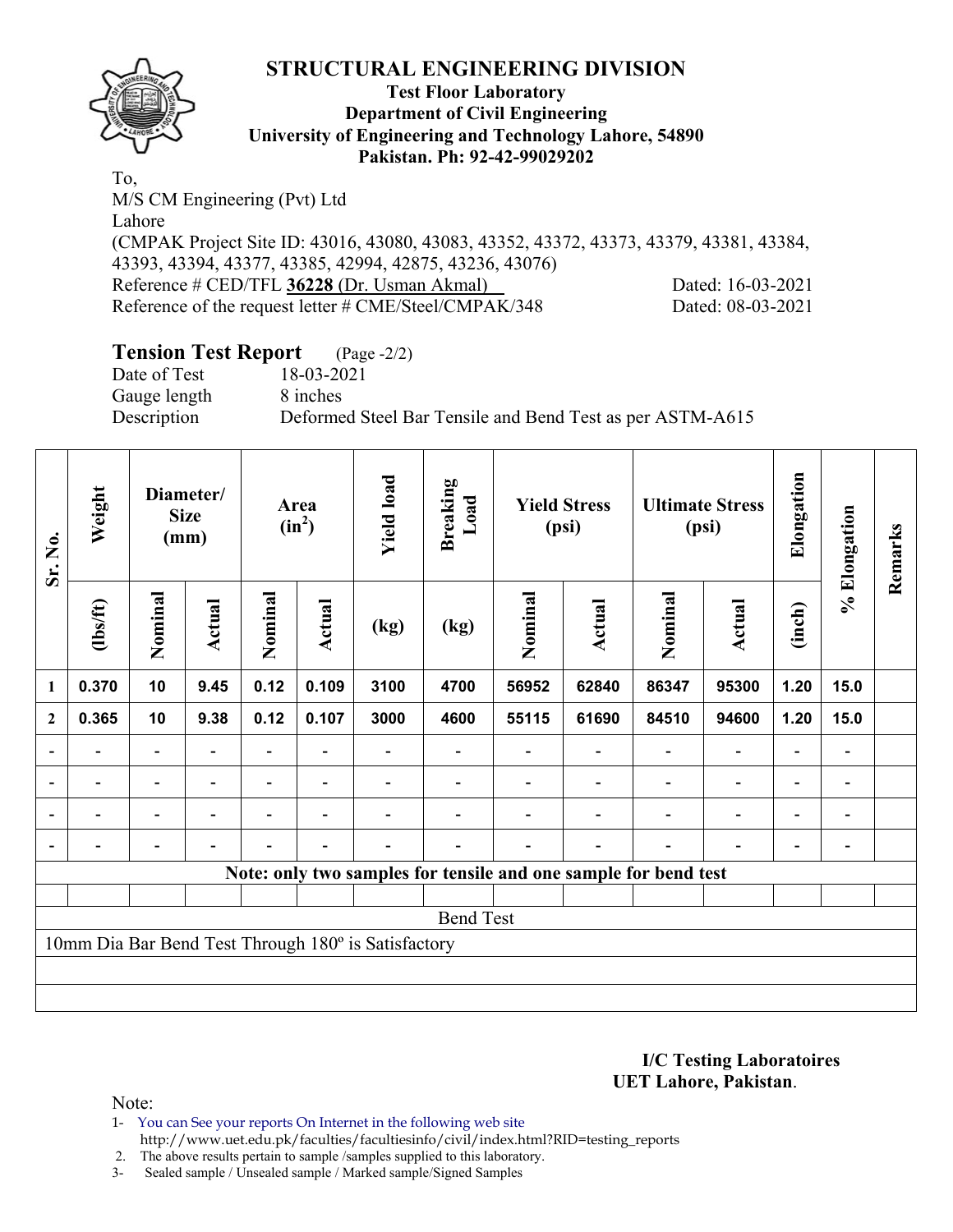

### **Test Floor Laboratory Department of Civil Engineering University of Engineering and Technology Lahore, 54890 Pakistan. Ph: 92-42-99029202**

To, Assistant Director (M) Sewerage Sub Division WASA (MDA) Multan (Construction of New / Replacement of Old Sewerage Lines in Uc # 16, PP-215 Sub Division Mumtazabad Sewerage Division Central WASA Multan) Reference # CED/TFL **36229** (Dr. Usman Akmal) Dated: 17-03-2021 Reference of the request letter # 98/AD(M)/WASA Dated: 15-06-2020

## **Tension Test Report** (Page -1/1)

Date of Test 18-03-2021 Gauge length 8 inches

Description Deformed Steel Bar Tensile and Bend Test as per ASTM-A615

| Sr. No.                  | Weight         |                | Diameter/<br><b>Size</b><br>(inch) |                          | Area<br>$(in^2)$         | <b>Yield load</b>                                    | <b>Breaking</b><br>Load                                        |          | <b>Yield Stress</b><br>(psi) |         | <b>Ultimate Stress</b><br>(psi) | Elongation               | % Elongation                 | Remarks        |
|--------------------------|----------------|----------------|------------------------------------|--------------------------|--------------------------|------------------------------------------------------|----------------------------------------------------------------|----------|------------------------------|---------|---------------------------------|--------------------------|------------------------------|----------------|
|                          | $\frac{2}{10}$ | Nominal        | <b>Actual</b>                      | Nominal                  | <b>Actual</b>            | (kg)                                                 | (kg)                                                           | Nominal  | <b>Actual</b>                | Nominal | <b>Actual</b>                   | (inch)                   |                              |                |
| $\mathbf{1}$             | 0.103          | 3/16           | 0.196                              | -------                  | 0.030                    | 1040                                                 | 1280                                                           | -------- | 76080                        | ------- | 93700                           | 1.20                     | 15.0                         |                |
| $\blacksquare$           |                | Ξ.             |                                    | $\overline{\phantom{0}}$ | ۰                        |                                                      |                                                                |          |                              |         | $\overline{\phantom{a}}$        |                          | $\qquad \qquad \blacksquare$ |                |
|                          |                | $\blacksquare$ |                                    | $\blacksquare$           | $\overline{\phantom{0}}$ |                                                      |                                                                |          |                              |         | $\blacksquare$                  | $\overline{\phantom{0}}$ | $\overline{\phantom{0}}$     | $\blacksquare$ |
|                          |                |                |                                    |                          |                          |                                                      |                                                                |          |                              |         |                                 |                          |                              |                |
| $\overline{a}$           |                | -              |                                    |                          | $\overline{\phantom{0}}$ |                                                      |                                                                |          |                              |         | $\overline{\phantom{0}}$        | $\overline{\phantom{0}}$ | $\overline{\phantom{a}}$     |                |
| $\overline{\phantom{0}}$ |                |                |                                    |                          |                          |                                                      |                                                                |          |                              |         |                                 |                          | -                            |                |
|                          |                |                |                                    |                          |                          |                                                      | Note: only one sample for tensile and one sample for bend test |          |                              |         |                                 |                          |                              |                |
|                          |                |                |                                    |                          |                          |                                                      |                                                                |          |                              |         |                                 |                          |                              |                |
|                          |                |                |                                    |                          |                          |                                                      | <b>Bend Test</b>                                               |          |                              |         |                                 |                          |                              |                |
|                          |                |                |                                    |                          |                          | 3/16" Dia Bar Bend Test Through 180° is Satisfactory |                                                                |          |                              |         |                                 |                          |                              |                |
|                          |                |                |                                    |                          |                          |                                                      |                                                                |          |                              |         |                                 |                          |                              |                |
|                          |                |                |                                    |                          |                          |                                                      |                                                                |          |                              |         |                                 |                          |                              |                |

**I/C Testing Laboratoires UET Lahore, Pakistan**.

Note:

- 1- You can See your reports On Internet in the following web site http://www.uet.edu.pk/faculties/facultiesinfo/civil/index.html?RID=testing\_reports
- 2. The above results pertain to sample /samples supplied to this laboratory.
- 3- Sealed sample / Unsealed sample / Marked sample/Signed Samples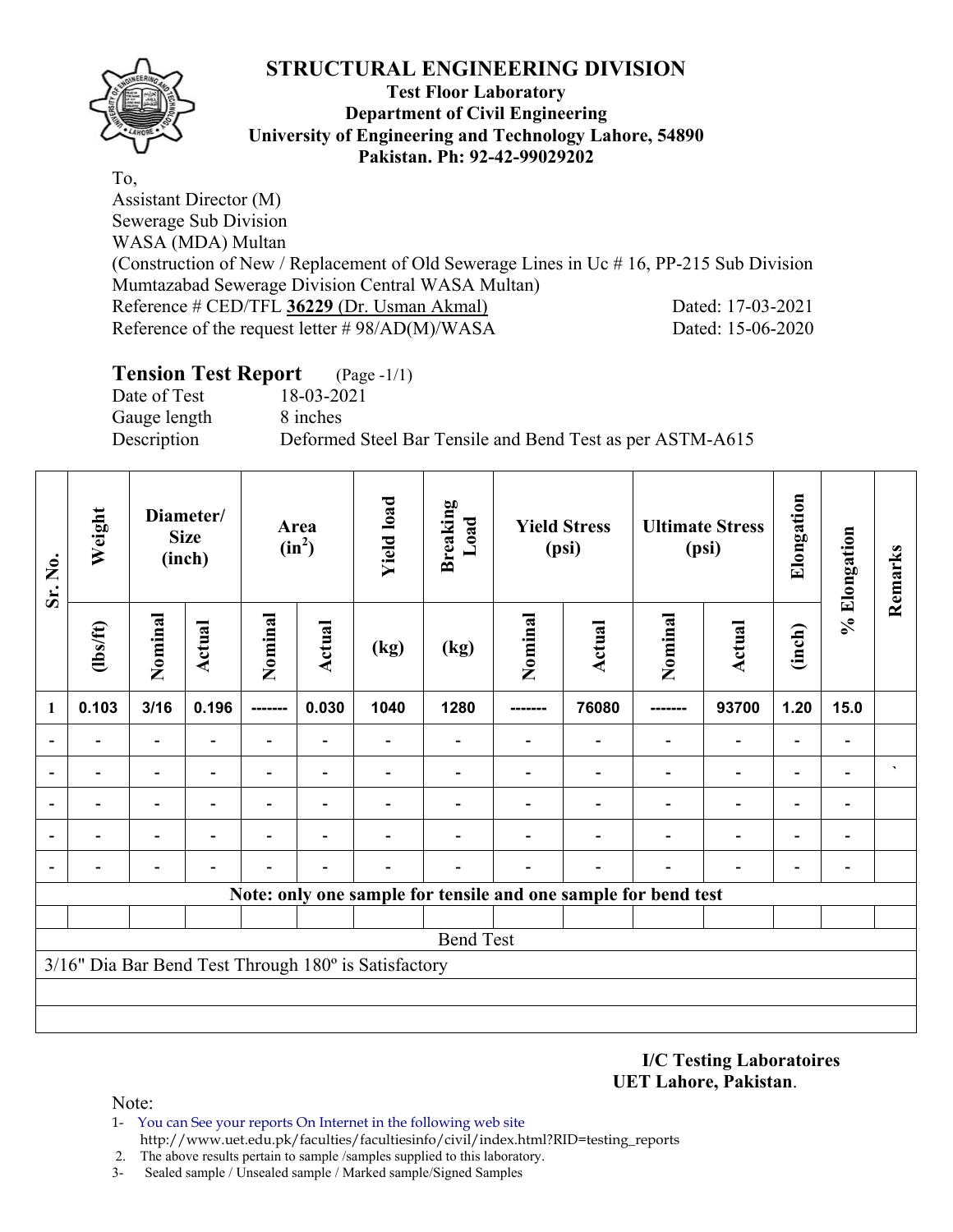

### **Test Floor Laboratory Department of Civil Engineering University of Engineering and Technology Lahore, 54890 Pakistan. Ph: 92-42-99029202**

To,

Resident Engineer

AZ Engineering Associates

Dualiazation of Road from GT Road (Samma) to Gujrat Dinga Road I/C Gujrat Flyover Length = 31 kms in District Gujrat (Group No. III, km no. 17.53 to 31.03 Excluding 2 No. Small Bridges with Approaches)

Reference # CED/TFL **36231** (Dr. Usman Akmal) Dated: 17-03-2021 Reference of the request letter # RE AZEA/GT-92 Dated: 28-01-2021

| <b>Tension Test Report</b> (Page -1/1) |                                                           |
|----------------------------------------|-----------------------------------------------------------|
| Date of Test                           | 18-03-2021                                                |
| Gauge length                           | 8 inches                                                  |
| Description                            | Deformed Steel Bar Tensile and Bend Test as per ASTM-A615 |

| Sr. No.        | Weight                                        |                   | Diameter/<br><b>Size</b> |                | Area<br>$(in^2)$ | <b>Yield load</b> | <b>Breaking</b><br>Load |                                                                 | <b>Yield Stress</b><br>(psi) |         | <b>Ultimate Stress</b><br>(psi) | Elongation               | % Elongation             | Remarks              |
|----------------|-----------------------------------------------|-------------------|--------------------------|----------------|------------------|-------------------|-------------------------|-----------------------------------------------------------------|------------------------------|---------|---------------------------------|--------------------------|--------------------------|----------------------|
|                | (lbs/ft)                                      | Nominal<br>$(\#)$ | <b>Actual</b><br>(inch)  | Nominal        | Actual           | (kg)              | (kg)                    | Nominal                                                         | Actual                       | Nominal | <b>Actual</b>                   | (inch)                   |                          |                      |
| $\mathbf{1}$   | 0.371                                         | $\mathbf{3}$      | 0.373                    | 0.11           | 0.109            | 3000              | 4100                    | 60200                                                           | 60640                        | 82200   | 82900                           | 1.50                     | 18.8                     |                      |
| $\overline{2}$ | 0.370                                         | $\mathbf{3}$      | 0.372                    | 0.11           | 0.109            | 2900              | 4000                    | 58200                                                           | 58770                        | 80200   | 81100                           | 1.30                     | 16.3                     |                      |
|                |                                               |                   |                          |                |                  |                   |                         |                                                                 |                              |         | $\qquad \qquad \blacksquare$    | $\overline{a}$           |                          | $\blacktriangledown$ |
|                | $\blacksquare$                                | -                 |                          | $\blacksquare$ |                  |                   |                         |                                                                 |                              |         | $\overline{\phantom{a}}$        | $\overline{\phantom{0}}$ |                          |                      |
|                |                                               | -                 |                          | $\blacksquare$ | $\blacksquare$   |                   |                         |                                                                 |                              |         | $\overline{\phantom{a}}$        | $\overline{\phantom{0}}$ | $\blacksquare$           |                      |
|                |                                               |                   |                          |                |                  |                   |                         |                                                                 |                              |         |                                 | $\overline{\phantom{0}}$ | $\overline{\phantom{0}}$ |                      |
|                |                                               |                   |                          |                |                  |                   |                         | Note: only two samples for tensile and one sample for bend test |                              |         |                                 |                          |                          |                      |
|                |                                               |                   |                          |                |                  |                   |                         |                                                                 |                              |         |                                 |                          |                          |                      |
|                |                                               |                   |                          |                |                  |                   | <b>Bend Test</b>        |                                                                 |                              |         |                                 |                          |                          |                      |
|                | #3 Bar Bend Test Through 180° is Satisfactory |                   |                          |                |                  |                   |                         |                                                                 |                              |         |                                 |                          |                          |                      |
|                |                                               |                   |                          |                |                  |                   |                         |                                                                 |                              |         |                                 |                          |                          |                      |
|                |                                               |                   |                          |                |                  |                   |                         |                                                                 |                              |         |                                 |                          |                          |                      |

**I/C Testing Laboratoires UET Lahore, Pakistan**.

Note:

- 1- You can See your reports On Internet in the following web site http://www.uet.edu.pk/faculties/facultiesinfo/civil/index.html?RID=testing\_reports
- 2. The above results pertain to sample /samples supplied to this laboratory.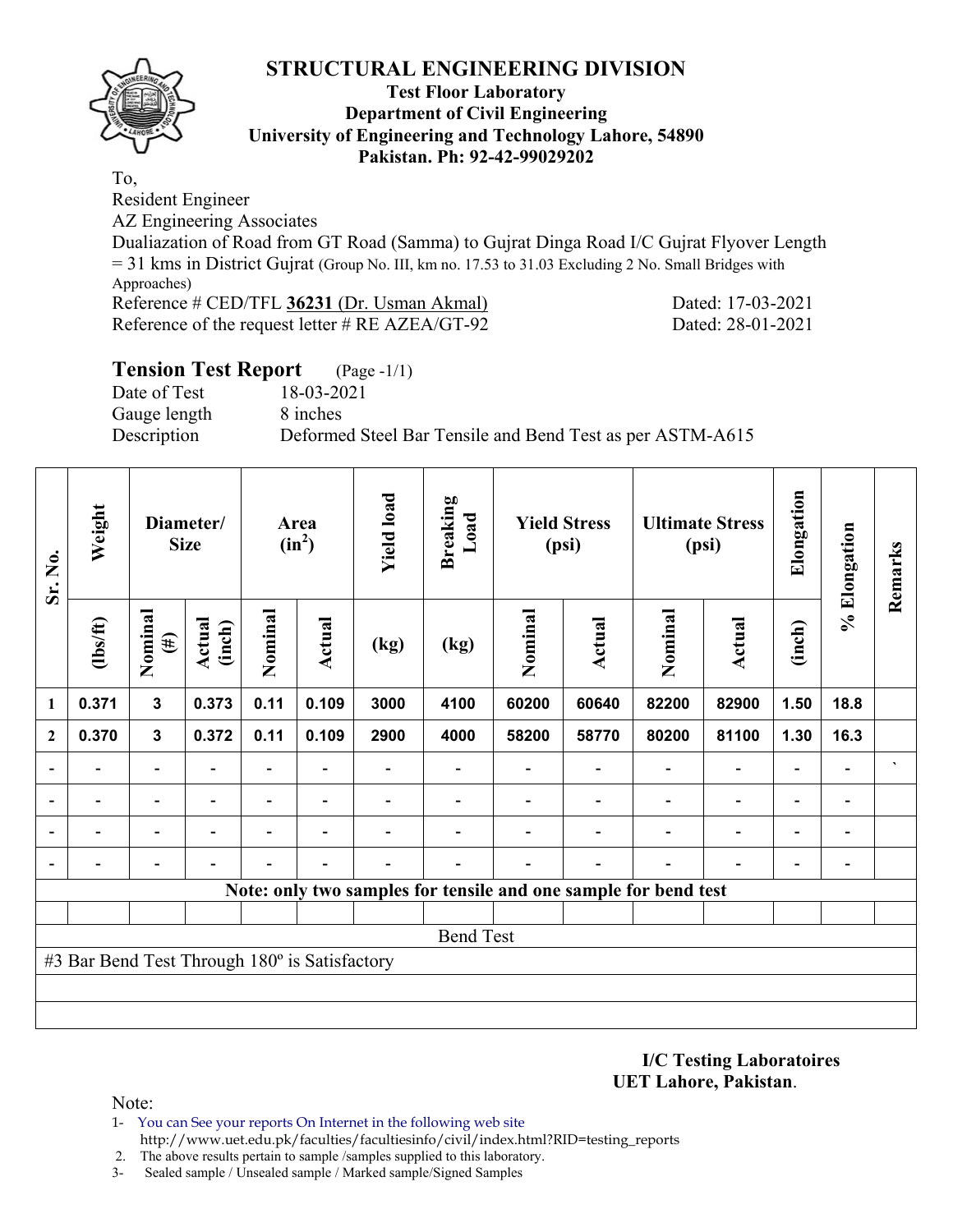

#### **Test Floor Laboratory Department of Civil Engineering University of Engineering and Technology Lahore, 54890 Pakistan. Ph: 92-42-99029202**

To, M/S SA-RA Group Lahore

(Procurement of Plant, Design, Supply, Installation, Testing and Commission of 220 kV Double Circuit Transmission Line on Rail Conductor from D.I Khan to Zhob)(Approx. 220km)

Reference # CED/TFL **36233** (Dr. Usman Akmal) Dated: 17-03-2021 Reference of the request letter # MIG/2021/230 Dated: 16-03-2021

|              |                                               |                          | <b>Tension Test Report</b> |         |            | $(Page - 1/1)$                                                    |                                                                      |                              |        |                                 |        |            |              |                         |  |  |  |  |
|--------------|-----------------------------------------------|--------------------------|----------------------------|---------|------------|-------------------------------------------------------------------|----------------------------------------------------------------------|------------------------------|--------|---------------------------------|--------|------------|--------------|-------------------------|--|--|--|--|
|              |                                               | Date of Test             |                            |         | 18-03-2021 |                                                                   |                                                                      |                              |        |                                 |        |            |              |                         |  |  |  |  |
|              |                                               | Gauge length             |                            |         | 8 inches   |                                                                   |                                                                      |                              |        |                                 |        |            |              |                         |  |  |  |  |
|              |                                               | Description              |                            |         |            |                                                                   | Deformed Steel Bar Tensile and Bend Test as per ASTM-A615            |                              |        |                                 |        |            |              |                         |  |  |  |  |
| Sr. No.      | Weight                                        | Diameter/<br><b>Size</b> |                            | Area    | $(in^2)$   | <b>Yield load</b>                                                 | <b>Breaking</b><br>Load                                              | <b>Yield Stress</b><br>(psi) |        | <b>Ultimate Stress</b><br>(psi) |        | Elongation | % Elongation | Remarks                 |  |  |  |  |
|              | (1bs/ft)                                      | Nominal<br>$(\#)$        | Actual<br>(inch)           | Nominal | Actual     | (kg)                                                              | (kg)                                                                 | Nominal                      | Actual | Nominal                         | Actual | (inch)     |              |                         |  |  |  |  |
| $\mathbf{1}$ | 0.409                                         | $\mathbf{3}$             | 0.391                      | 0.11    | 0.120      | 97300<br>1.20<br>4100<br>5300<br>82200<br>75240<br>106200<br>15.0 |                                                                      |                              |        |                                 |        |            |              |                         |  |  |  |  |
| $\mathbf{2}$ | 0.362                                         | $\mathbf{3}$             | 0.368                      | 0.11    | 0.106      | 3700                                                              | 4800                                                                 | 74200                        | 76720  | 96200                           | 99600  | 1.20       | 15.0         | <b>Steel</b>            |  |  |  |  |
| $\mathbf{3}$ | 0.391                                         | $\mathbf{3}$             | 0.382                      | 0.11    | 0.115      | 3900                                                              | 5300                                                                 | 78200                        | 74830  | 106200                          | 101700 | 1.20       | 15.0         | $\overline{\mathbf{S}}$ |  |  |  |  |
|              |                                               |                          |                            |         |            |                                                                   |                                                                      |                              |        |                                 |        |            |              |                         |  |  |  |  |
|              |                                               |                          |                            |         |            |                                                                   |                                                                      |                              |        |                                 |        |            |              |                         |  |  |  |  |
|              |                                               |                          |                            |         |            |                                                                   |                                                                      |                              |        |                                 |        |            |              |                         |  |  |  |  |
|              |                                               |                          |                            |         |            |                                                                   | Note: only three samples for tensile and three samples for bend test |                              |        |                                 |        |            |              |                         |  |  |  |  |
|              |                                               |                          |                            |         |            |                                                                   |                                                                      |                              |        |                                 |        |            |              |                         |  |  |  |  |
|              |                                               |                          |                            |         |            |                                                                   | <b>Bend Test</b>                                                     |                              |        |                                 |        |            |              |                         |  |  |  |  |
|              | #3 Bar Bend Test Through 180° is Satisfactory |                          |                            |         |            |                                                                   |                                                                      |                              |        |                                 |        |            |              |                         |  |  |  |  |
|              | #3 Bar Bend Test Through 180° is Satisfactory |                          |                            |         |            |                                                                   |                                                                      |                              |        |                                 |        |            |              |                         |  |  |  |  |
|              | #3 Bar Bend Test Through 180° is Satisfactory |                          |                            |         |            |                                                                   |                                                                      |                              |        |                                 |        |            |              |                         |  |  |  |  |

Witness by Sohaib Ali (Sub-Engineer NESPAK)

#### **I/C Testing Laboratoires UET Lahore, Pakistan**.

Note:

1- You can See your reports On Internet in the following web site http://www.uet.edu.pk/faculties/facultiesinfo/civil/index.html?RID=testing\_reports

2. The above results pertain to sample /samples supplied to this laboratory.